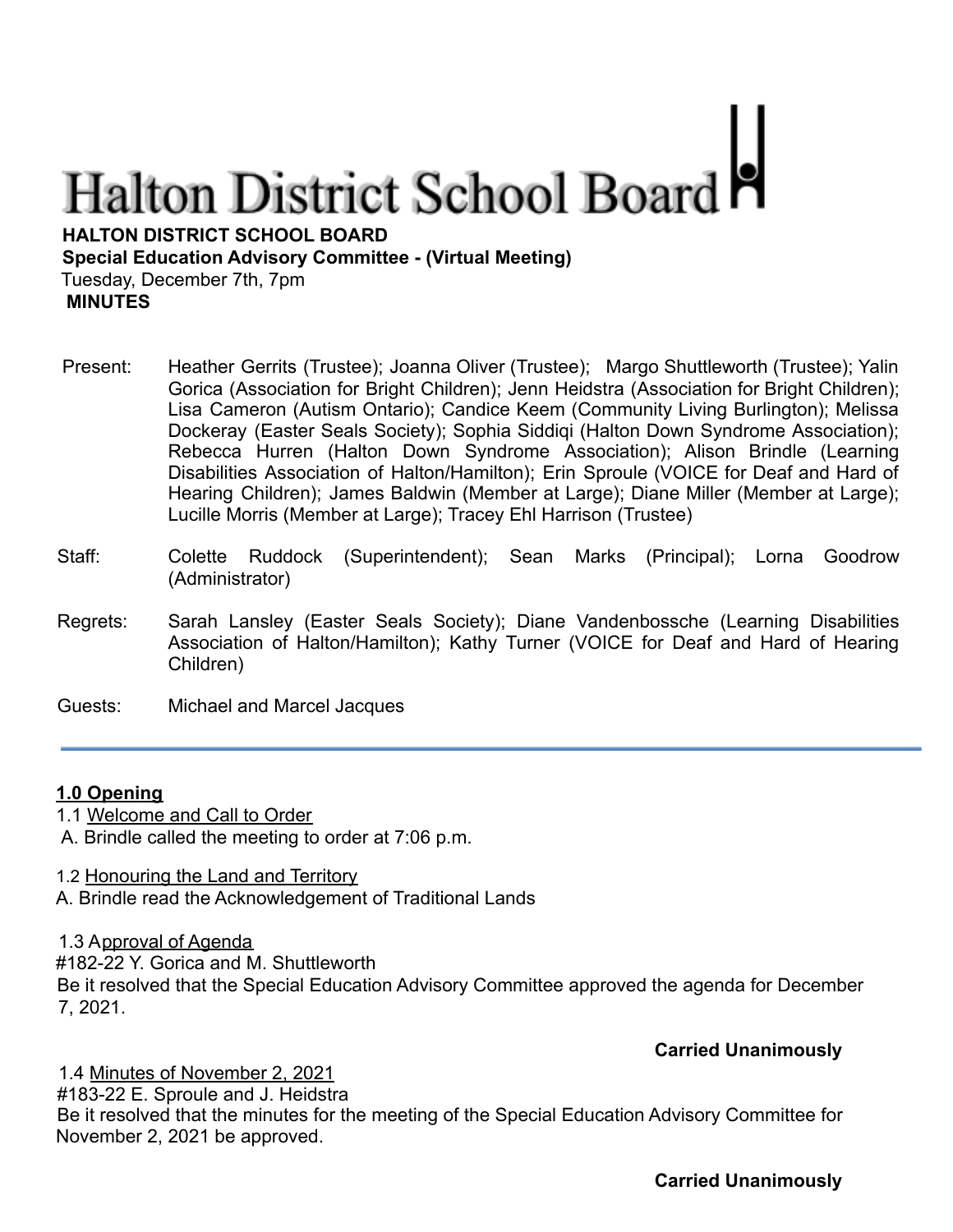## **2.0 Action**

2.1 A presentation was made by Michael and Marcel Jacques. Superintendent Ruddock and Chair A. Brindle thanked Michael and Marcel for their very interesting and wonderful presentation. There was an opportunity for questions after the presentation.

#### 2.2 Response to communications from other boards

At this point in the meeting, 3 motions were brought forward by Chair A. Brindle.

### *Motion 1:*

*That the HDSB Special Education Advisory Committee send a letter to the Minister of Education endorsing Bill 172, the Education Statute Law Amendment Act (Fetal Alcohol Spectrum Disorder). This motion has been recorded and passed.*

### *Motion 2:*

*That the HDSB Special Education Advisory Committee send a letter to the Minister of Education requesting that Attention Deficit Hyperactivity Disorder (ADHD) be included in the list of exceptionalities for school boards.. This motion has been recorded and passed.*

#### *Motion 3:*

*That the HDSB SEAC write a letter asking the Minister of Education and the Minister of Health to consider amending the Immunization of School Pupils Act to include Covid-19 as a "designated disease", due to the high impact of COVID on the disruption to learning for students with special education needs- This motion has been recorded and passed.*

### 2.3 Election of Chair and Vice-Chair

Chair A. Brindle brought forward if anyone else would like to take on these roles or not. It was decided that this will be brought up again later in the school year.

### **3.0 SEAC Discussion/Question Period**

Trustee Ehl Harrison asked a question that was submitted by the public:

*"I have been trying to understand the process of placement of self-contained classes. As a parent within the special needs community, we have heard frustration time and again from parents whose lives have been disrupted by these forced changes." The question is referring to how schools are chosen as hosts, and why do the locations sometimes change.*

S. Marks, Principal of Special Education Services responded that this process is posted on the HDSB website under [Admin Procedures.](https://www.hdsb.ca/our-board/Policy/SelfContainedClasses.pdf) S. Marks further explained that first consideration is given to students' needs, then the facilities within a school as well as its ability to accommodate the specific requirements of the self-contained program (eg. opportunities for integration). In addition, the number of self-contained classes within the school, its geographic location and available space are also part of the consideration. In some instances students will need to transfer to a new location as they age out of their current school while still requiring a self-contained placement. Based on this information/feedback, decisions are made and sometimes changes to (sites/locations) need to be updated/changed.

### **4.0 Communication to SEAC**

### 4.1 Superintendent's Report

1. Secondary School Timetable Change - On Monday, November 29th, our secondary schools transitioned to a 4 period /day timetable. While there were some challenges with switching student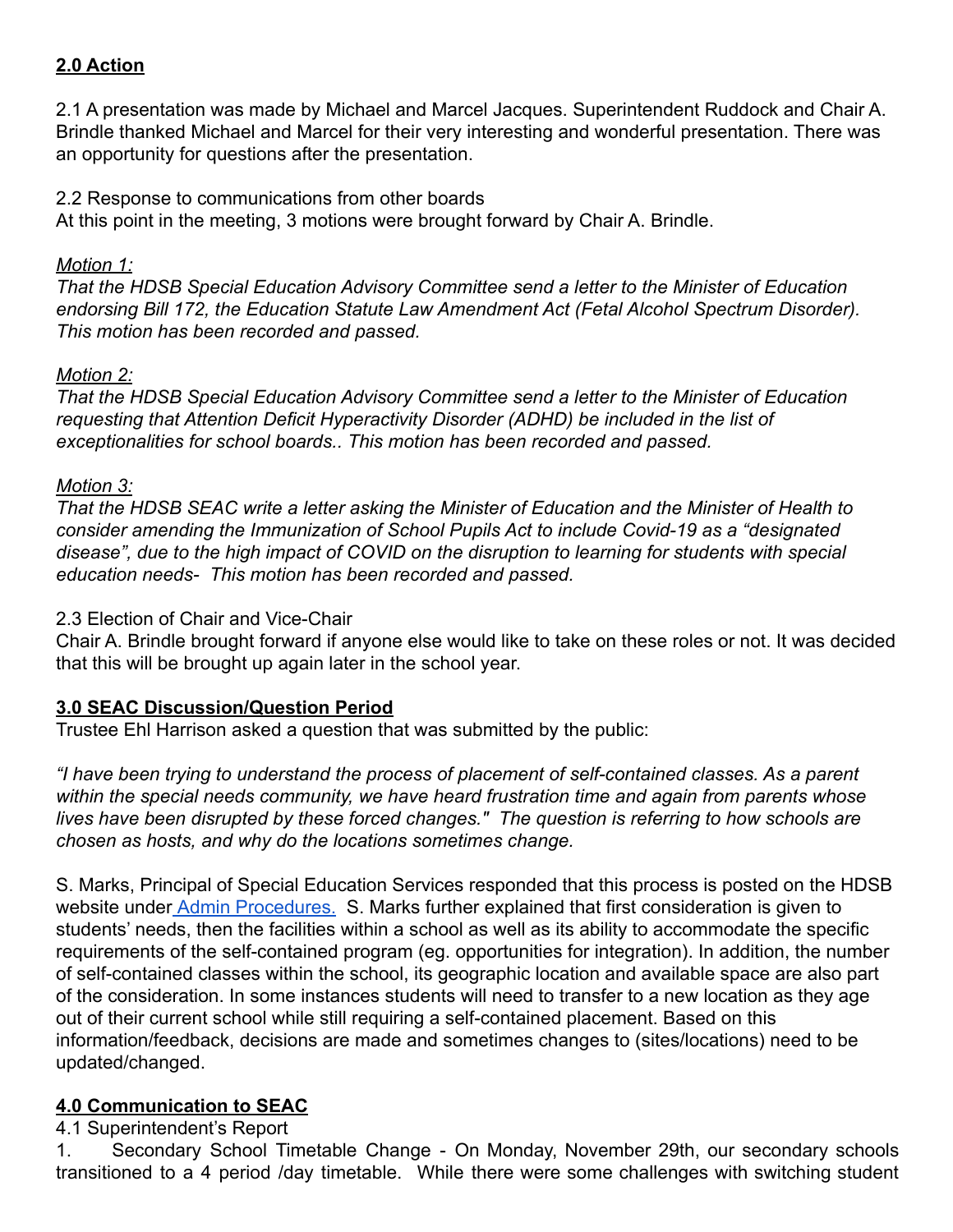timetables, largely around coop placements, the return to a "regular" school day has gone smoothly. This return to a regular day aligns with SEAC's letter to the Minister of Education requesting such a change at the earliest possible.

2. Accessible Outdoor Areas (for CPP and all learners) - Over the past number of months, improvements to the outdoor accessible area at TA Blakelock HS have been underway. This work was a collaboration between the school, Facility Services and Special Education Services. We are most pleased with the results! Georgetown District HS is the next site to see this work, with the plans for you to see [here](https://drive.google.com/file/d/138hah2Resz5sa85vTwIDgyHuGGlVvc-I/view?usp=sharing). Anticipated completion is Spring 2022.

3. HDSB's Educational Assistant Appreciation Day is December 11th. I would like to take this opportunity to recognize and thank the hard work of our educational assistants across our system. EAs are such important caring adults in the lives of our students with special education needs and we could not do this work without them!

M. Dockeray asked that due to the shortage of bus drivers, there have been significant delays in picking up some students with special needs at the end of every day. Is this issue being addressed by our Board? Superintendent Ruddock thanked M. Dockeray for her question and would like to take this concern back to our Superintendent of Business Services, R. Negoi. Superintendent Ruddock will provide a follow up to SEAC around this concern.

### 4.2 Association Reports

A. Brindle reported the following: Early Bird registration is now open for our 11th Annual Solutions for Learning Conference to be held in March 2021. This event features 4 Keynote speakers and 12 breakout sessions on a wide variety of topics related to learning disabilities and ADHD. It is a wonderful professional development opportunity. We have a keynote speaker who will be speaking on the Ontario Human Rights Commissions report (the Right to Read). This speaker was involved in reviewing the recommendations and will provide valuable insight into how literacy education will need to change in light of this report.

### 4.3 Trustee Reports

- 1. Last week was the Board of Trustees annual organizational meeting. We welcome Trustee Margo Shuttleworth as the Chair for the upcoming year. And, we also thank outgoing Chair Andrea Grebenc for her tireless work on behalf of the Board. Trustee Tracey Ehl Harrison will continue in the Vice Chair role.
- 2. The school formerly known as Ryerson Public School, has been [renamed Makwendam](https://drive.google.com/file/d/1m5XHCLTqpX2YnLvRe0MtBtes0zCaYBCp/view) (muck-kwen-dum), meaning "to remember", in the Anishinaabemowin language.
- 3. Secondary students in North Oakville Secondary Plan Area, will be [redirected to TA Blakelock,](https://drive.google.com/file/d/1rbIe-aU5CjvNf6OLgFU8qrHuEjeQ6exJ/view) starting in the 2022-2023 school year, in order to address the capacity challenges at White Oaks Secondary School. Please note that CPP students will not be redirected.
- 4. This week has been [declared](https://drive.google.com/file/d/1E_sJ2cahcqKNV-9lgLnxJtVXxUKyAjZf/view) "Identity and Human Rights Week" by the Halton District School Board. This coincides with the third Human Rights Symposium, which will take place on Thursday, Dec. 9 and Friday, Dec. 10, 2021. The Human Rights Symposium is focused on Identity & Human Rights and will explore how intersecting identities impacts one's access to and enjoyment of Human Rights.
- 5. Past Chair Grebenc wrote a letter on behalf of the Board to the Minister of Education regarding the delays to new school builds, and the associated impacts on students, staff and the community.

Thank you for partnering with us here at SEAC and for supporting students. All the best of the season to you, your families and organizations.